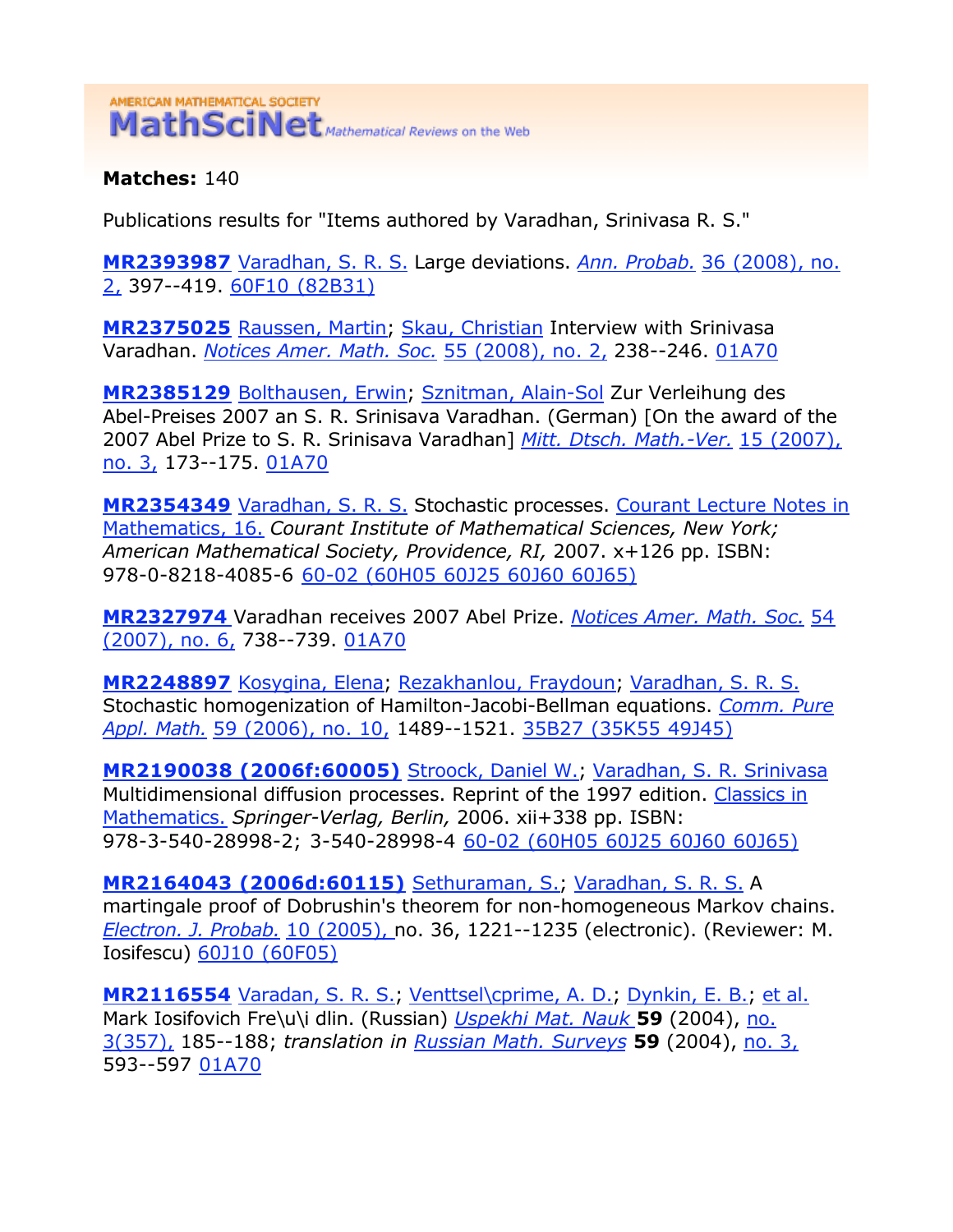**MR2067696 (2005h:60312)** Varadhan, S. R. S. Random walks in a random environment. *Proc. Indian Acad. Sci. Math. Sci.* 114 (2004), no. 4, 309--318. (Reviewer: Ofer Zeitouni) 60K37 (60F10 60G50)

**MR2070098 (2005k:82067)** Landim, C.; Olla, S.; Varadhan, S. R. S. On viscosity and fluctuation-dissipation in exclusion processes. *J. Statist. Phys.* 115 (2004), no. 1-2, 323--363. (Reviewer: Ellen Saada) 82C22 (60K35)

**MR2073338 (2005j:60183)** Landim, Claudio; Olla, Stefano; Varadhan, Srinivasa R. S. Diffusive behaviour of the equilibrium fluctuations in the asymmetric exclusion processes. *Stochastic analysis on large scale interacting systems,* 307--324, Adv. Stud. Pure Math., 39, *Math. Soc. Japan, Tokyo,* 2004. (Reviewer: Luis G. Gorostiza) 60K35

**MR2073328 (2005f:60072)** Varadhan, Srinivasa R. S. Large deviations for the asymmetric simple exclusion process. *Stochastic analysis on large scale interacting systems,* 1--27, Adv. Stud. Pure Math., 39, *Math. Soc. Japan, Tokyo,* 2004. (Reviewer: Boualem Djehiche) 60F10 (60K35 82C22 82C31)

**MR2055850 (2005b:82061)** Varadhan, S. R. S. Particle systems and partial differential equations. *Lectures on partial differential equations,* 217--222, New Stud. Adv. Math., 2, *Int. Press, Somerville, MA,* 2003. 82C22 (35L60 35Q53 39A05 60K35)

**MR2035822 (2004k:60075)** Varadhan, S. R. S. Large deviations and entropy. *Entropy,* 199--214, Princeton Ser. Appl. Math., *Princeton Univ. Press, Princeton, NJ,* 2003. (Reviewer: Rita Giuliano Antonini) 60F10 (94A17)

**MR1989232 (2004d:60073)** Varadhan, S. R. S. Large deviations for random walks in a random environment. Dedicated to the memory of Jürgen K. Moser. *Comm. Pure Appl. Math.* 56 (2003), no. 8, 1222--1245. (Reviewer: Ofer Zeitouni) 60F10 (60K37)

**MR1943135 (2003j:60071)** Varadhan, S. R. S. Stochastic analysis and applications. Mathematical challenges of the 21st century (Los Angeles, CA, 2000). *Bull. Amer. Math. Soc. (N.S.)* 40 (2003), no. 1, 89--97 (electronic). (Reviewer: Nicoletta Cancrini) 60Hxx

**MR2023128 (2005d:60001)** Varadarajan, V. S. Some mathematical reminiscences. Special issue dedicated to Daniel W. Stroock and Srinivasa S. R.\ Varadhan on the occasion of their 60th birthday. *Methods Appl. Anal.* 9 (2002), no. 3, v--xviii. (Reviewer: Jean-Claude Zambrini) 60-03 (01A32)

**MR2023127** \{Special issue dedicated to Daniel W. Stroock and Srinivasa S. R.\ Varadhan on the occasion of their 60th birthday\}. Methods Appl. Anal. **9**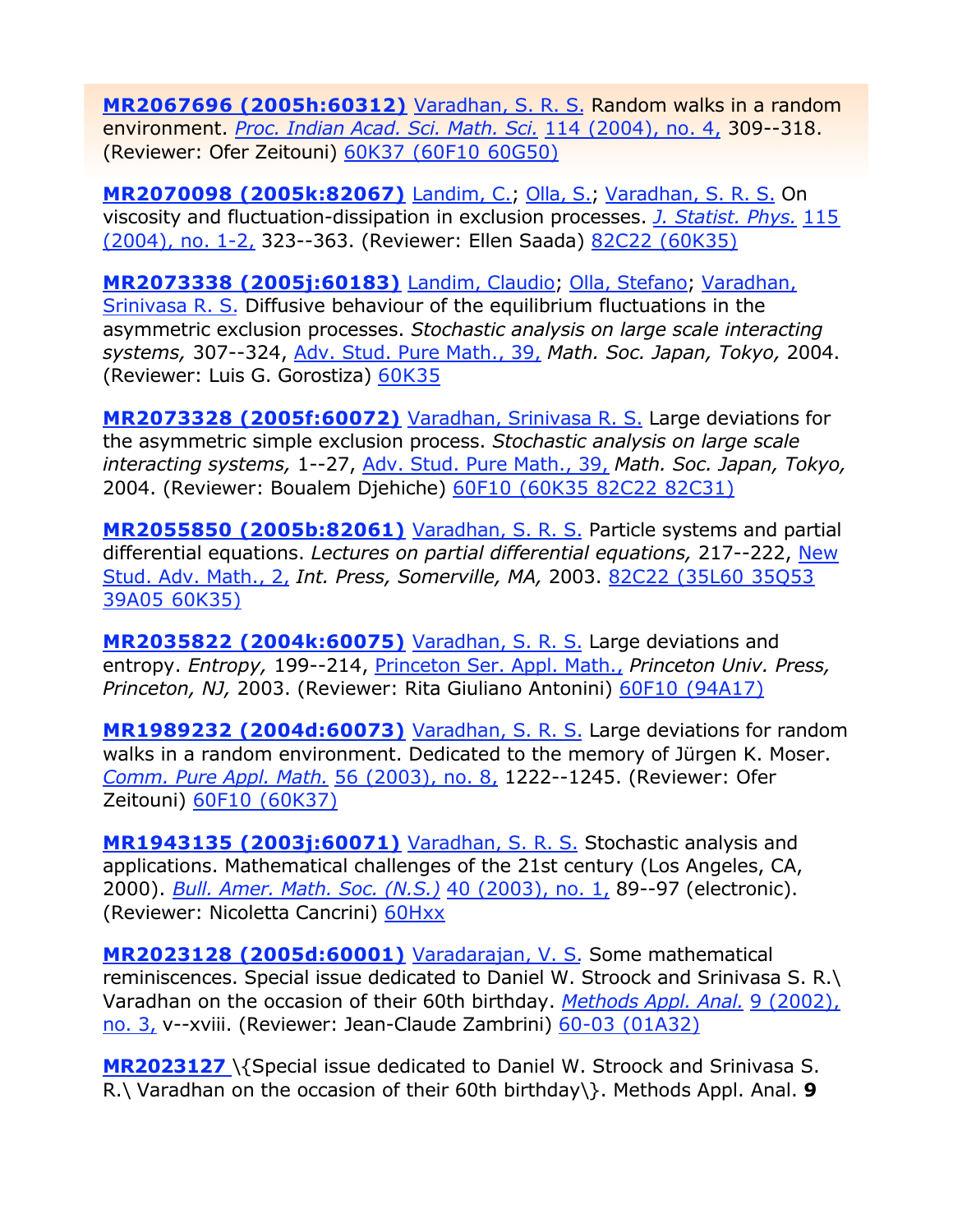(2002), no. 3. *International Press, Somerville, MA,* 2002. pp. i--xviii and 329--467. 00B30 (60-06)

**MR1960560 (2004b:60089)** Varadhan, S. R. S. Rare events, large deviations. *Mathematical finance---Bachelier Congress, 2000 (Paris),* 85--92, Springer Finance, *Springer, Berlin,* 2002. (Reviewer: S. A. Book) 60F10

**MR1905849 (2003d:60199)** Landim, C.; Olla, S.; Varadhan, S. R. S. Finite-dimensional approximation of the self-diffusion coefficient for the exclusion process. *Ann. Probab.* 30 (2002), no. 2, 483--508. (Reviewer: Timo Seppäläinen) 60K35

**MR1869001 (2002h:60160)** Landim, C.; Olla, S.; Varadhan, S. R. S. Symmetric simple exclusion process: regularity of the self-diffusion coefficient. Dedicated to Joel L. Lebowitz. *Comm. Math. Phys.* 224 (2001), no. 1, 307--321. (Reviewer: Lorenza Viola) 60J60 (82C31)

**MR1865096 (2002h:60049)** Varadhan, Srinivasa R. S. Large deviation and hydrodynamic scaling. *Taniguchi Conference on Mathematics Nara '98,*  265--286, Adv. Stud. Pure Math., 31, *Math. Soc. Japan, Tokyo,* 2001. (Reviewer: Raphaël Cerf) 60F10 (76M35 82C31)

**MR1861741** Varadhan, S. R. S. Diffusion processes. *Stochastic processes: theory and methods,* 853--872, Handbook of Statist., 19, *North-Holland, Amsterdam,* 2001. 60J60 (60G44 60J65)

**MR1852999 (2003a:60001)** Varadhan, S. R. S. Probability theory. Courant Lecture Notes in Mathematics, 7. *New York University, Courant Institute of Mathematical Sciences, New York; American Mathematical Society, Providence, RI,* 2001. viii+167 pp. ISBN: 0-8218-2852-5 (Reviewer: F. B. Knight) 60-01

**MR1817088 (2002h:60225)** Landim, C.; Olla, S.; Varadhan, S. R. S. Asymptotic behavior of a tagged particle in simple exclusion processes. *Bol. Soc. Brasil. Mat. (N.S.)* 31 (2000), no. 3, 241--275. (Reviewer: Ellen Saada) 60K35 (60F05 60J55 82C22)

**MR1799447** Varadhan, S. R. S. Scaling limits of large interacting systems. *The mathematical sciences after the year 2000 (Beirut, 1999),* 144--158, *World Sci. Publ., River Edge, NJ,* 2000. 82C22 (60K35 76M35)

**MR1798641 (2001m:60229)** Varadhan, S. R. S. Lectures on hydrodynamic scaling. *Hydrodynamic limits and related topics (Toronto, ON, 1998),* 3--40, Fields Inst. Commun., 27, *Amer. Math. Soc., Providence, RI,* 2000. (Reviewer: Claudio Landim) 60K35 (82C22)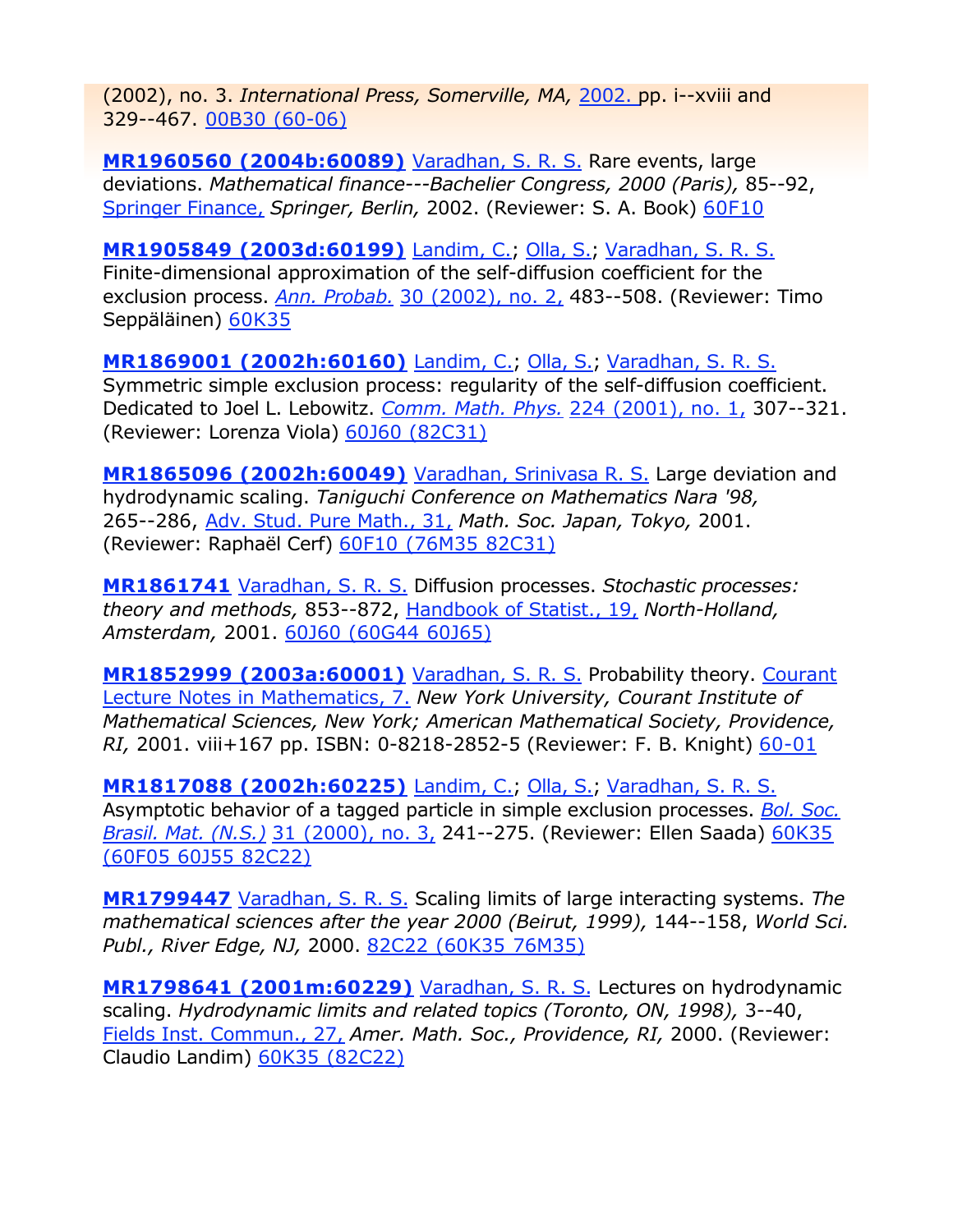**MR1798640 (2001f:60002)** Hydrodynamic limits and related topics. Papers from the Workshop on Hydrodynamic Limits held in Toronto, ON, October 7--10, 1998. Edited by Shui Feng, Anna T. Lawniczak and S. R. S. Varadhan. Fields Institute Communications, 27. *American Mathematical Society, Providence, RI,* 2000. x+141 pp. ISBN: 0-8218-1993-3 60-06

**MR1773051** Varadhan, S. R. S. Infinite particle systems and their scaling limits. *Mathematical physics 2000,* 306--315, *Imp. Coll. Press, London,* 2000. 82C05 (82-02 82C22 82C41)

**MR1762111** Sethuraman, Sunder On Professor S. R. S. Varadhan's contributions to hydrodynamic limits. *Current Sci.* 78 (2000), no. 9, 1153--1154. 60-03 (60K35)

**MR1762110 (2001a:01041)** Athreya, K. B. Professor Srinivasa R. S. Varadhan. *Current Sci.* 78 (2000), no. 9, 1151--1152. 01A70 (60-03)

**MR1755948 (2001k:60146)** Sethuraman, Sunder; Varadhan, S. R. S.; Yau, Horng-Tzer Diffusive limit of a tagged particle in asymmetric simple exclusion processes. *Comm. Pure Appl. Math.* 53 (2000), no. 8, 972--1006. (Reviewer: Ellen Saada) 60K35 (60F17 82C22)

**MR1703141 (2001h:60044)** Varadhan, S. R. S. Large deviations for interacting particle systems. *Perplexing problems in probability,* 373--383, Progr. Probab., 44, *Birkhäuser Boston, Boston, MA,* 1999. (Reviewer: Francis Comets) 60F10 (60K35)

**MR1678306 (99k:60002)** Probability theory and applications. Lectures from the Graduate Summer School on Probability Theory held in Princeton, NJ, June 23--July 13, 1996. Edited by Elton P. Hsu and S. R. S. Varadhan. IAS/Park City Mathematics Series, 6. *American Mathematical Society, Providence, RI; Institute for Advanced Study (IAS), Princeton, NJ,* 1999. x+374 pp. ISBN: 0-8218-0590-8 60-06

**MR1670733 (2000c:60162)** Quastel, J.; Rezakhanlou, F.; Varadhan, S. R. S. Large deviations for the symmetric simple exclusion process in dimensions \$d\geq 3\$. *Probab. Theory Related Fields* 113 (1999), no. 1, 1--84. (Reviewer: Peter Eichelsbacher) 60K35 (60F10)

**MR1662745 (99g:35004)** Differential equations: La Pietra 1996. Papers from the conference marking the 70th birthdays of Peter Lax and Louis Nirenberg held in Florence, July 3--7, 1996. Edited by M. Giaquinta, J. Shatah and S. R. S. Varadhan. Proceedings of Symposia in Pure Mathematics, 65. *American Mathematical Society, Providence, RI,* 1999. xii+219 pp. ISBN: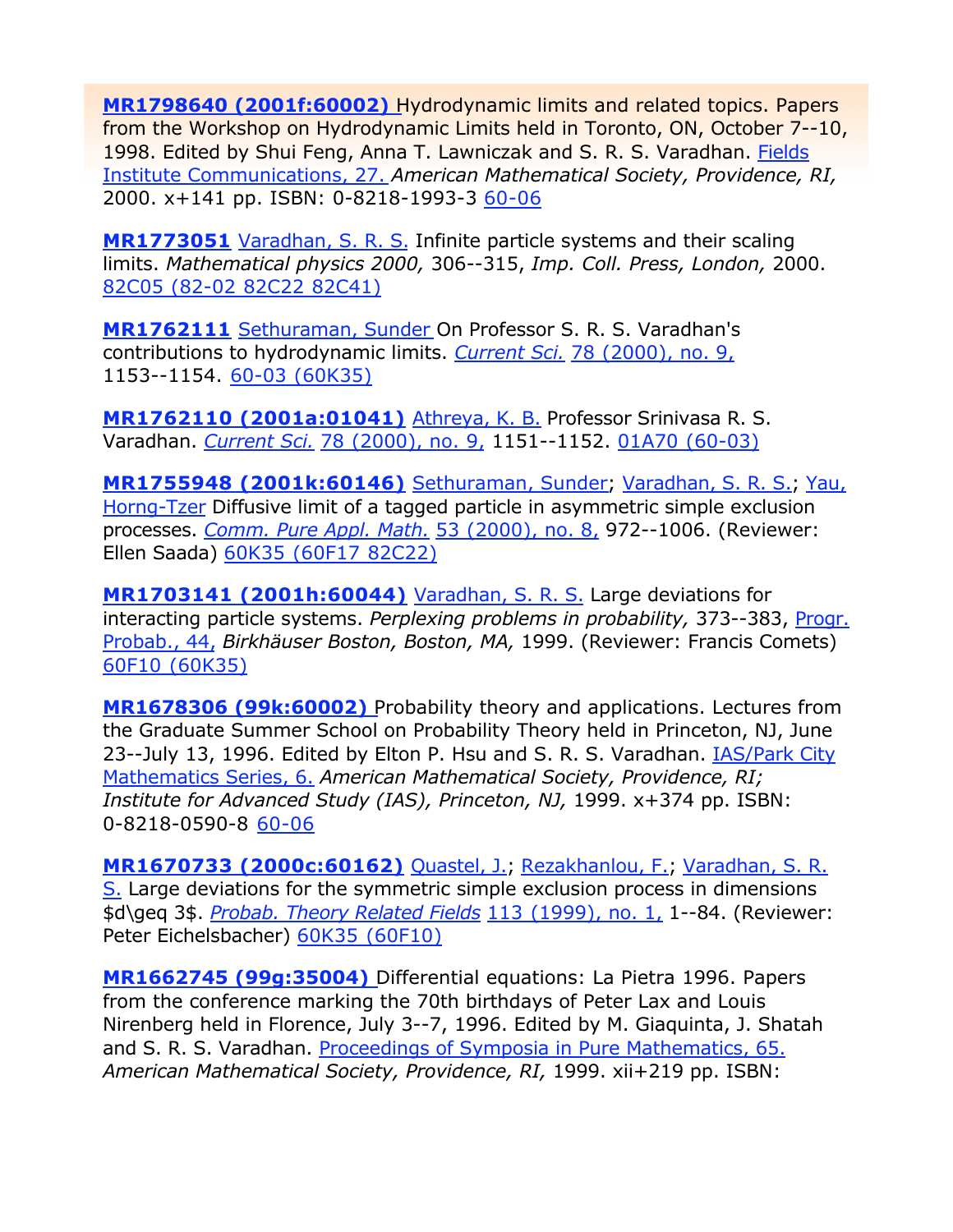0-8218-0610-6 35-06 (00B25 00B30 58-06)

**MR1622925** Varadhan, S. R. S. The work of Pierre-Louis Lions [see MR1403907 (97c:00049)]. *Fields Medallists' lectures,* 555--559, World Sci. Ser. 20th Century Math., 5, *World Sci. Publ., River Edge, NJ,* 1997. 01A70

**MR1621569 (99k:60256)** Varadhan, S. R. S.; Yau, Horng-Tzer Diffusive limit of lattice gas with mixing conditions. *Asian J. Math.* 1 (1997), no. 4, 623--678. (Reviewer: Claudio Landim) 60K35 (82C22)

**MR1447057 (98b:60141)** Quastel, J.; Varadhan, S. R. S. Diffusion semigroups and diffusion processes corresponding to degenerate divergence form operators. *Comm. Pure Appl. Math.* 50 (1997), no. 7, 667--706. (Reviewer: Ren Ming Song) 60J60 (35K65 82C70)

**MR1440413** Varadhan, S. R. S., Yau, H. T. Scaling limits for lattice gas models. *Stochastic processes and functional analysis (Riverside, CA, 1994),* 39--43, Lecture Notes in Pure and Appl. Math., 186, *Dekker, New York,* 1997. 60K35 (60F05)

**MR1477705 (99j:60162)** Varadhan, S. R. S. Nongradient models in hydrodynamic scaling. *Analysis, geometry and probability,* 397--416, Texts Read. Math., 10, *Hindustan Book Agency, Delhi,* 1996. (Reviewer: Pablo A. Ferrari) 60K35 (82C22)

**MR1443753 (98j:60139)** Ramirez, A. F.; Varadhan, S. R. S. Relative entropy and mixing properties of interacting particle systems. *J. Math. Kyoto Univ.* 36 (1996), no. 4, 869--875. (Reviewer: Rossana Marra) 60K35

**MR1439538 (98g:60058)** Varadhan, S. R. S. The complex story of simple exclusion. *Itô's stochastic calculus and probability theory,* 385--400, *Springer, Tokyo,* 1996. (Reviewer: Shui Feng) 60F10 (60K35)

**MR1415232 (97j:60186)** Landim, C.; Sethuraman, S.; Varadhan, S. Spectral gap for zero-range dynamics. *Ann. Probab.* 24 (1996), no. 4, 1871--1902. (Reviewer: Timo Seppäläinen) 60K35 (82C22)

**MR1412777 (97k:01066)** 1996 Steele Prizes. *Notices Amer. Math. Soc.* 43 (1996), no. 11, 1340--1347. 01A70

**MR1403922 (97d:60163)** Varadhan, S. R. S. Entropy methods in hydrodynamic scaling. *Proceedings of the International Congress of Mathematicians, Vol. 1, 2 (Zürich, 1994),* 196--208, *Birkhäuser, Basel,* 1995. (Reviewer: Shui Feng) 60K35 (82C05)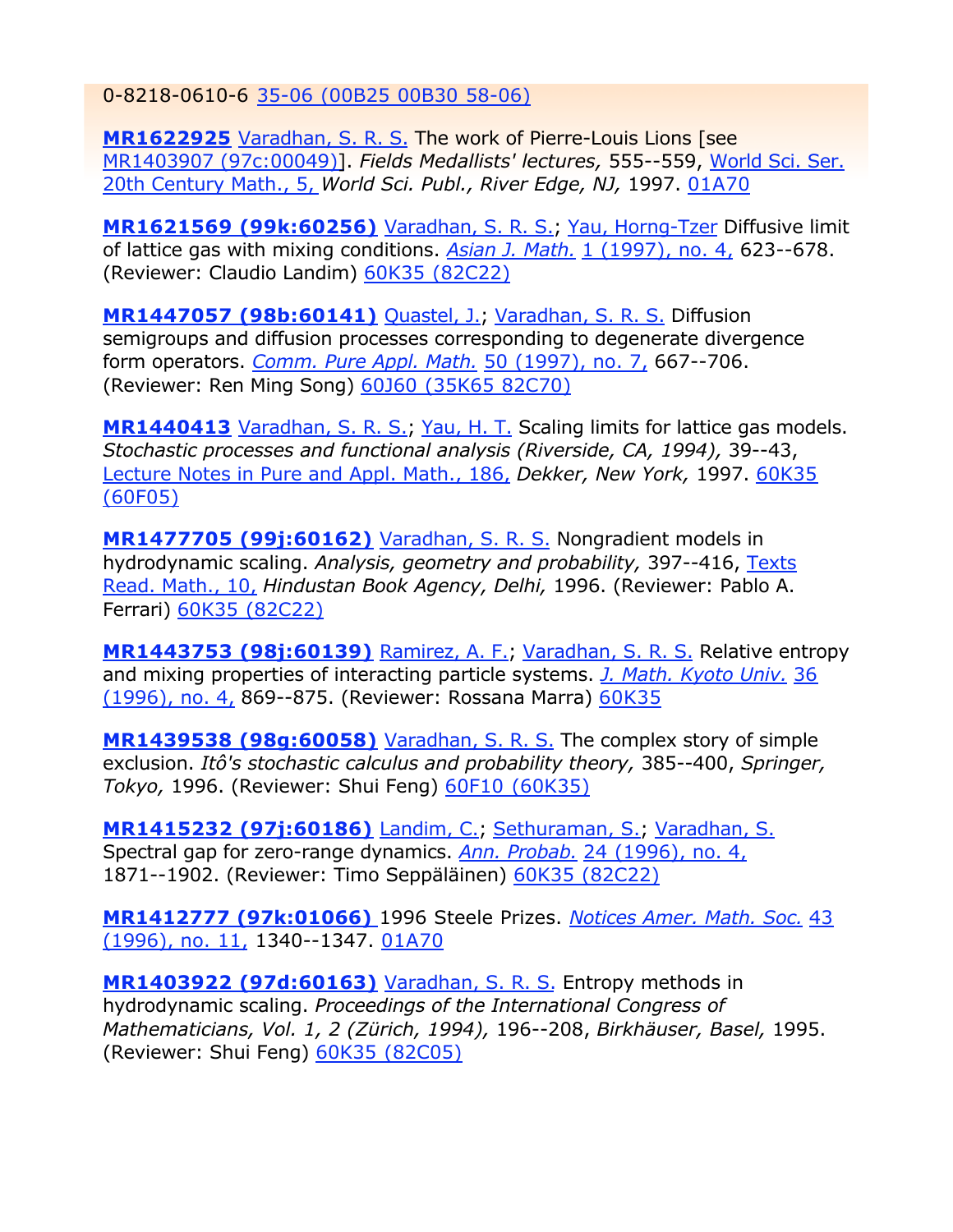**MR1403909** Varadhan, S. R. S. The work of Pierre-Louis Lions. *Proceedings of the International Congress of Mathematicians, Vol. 1, 2 (Zürich, 1994),* 6--10, *Birkhäuser, Basel,* 1995. 01A70 (01A60)

**MR1340041 (96h:60167)** Varadhan, S. R. S. Self-diffusion of a tagged particle in equilibrium for asymmetric mean zero random walk with simple exclusion. *Ann. Inst. H. Poincaré Probab. Statist.* 31 (1995), no. 1, 273--285. (Reviewer: T. M. Liggett) 60K35

**MR1311731 (95k:60254)** Varadhan, S. R. S. Regularity of self-diffusion coefficient. *The Dynkin Festschrift,* 387--397, Progr. Probab., 34, *Birkhäuser Boston, Boston, MA,* 1994. (Reviewer: Ingemar Kaj) 60K35 (60J25)

**MR1290691 (96e:81028)** Digernes, Trond; Varadarajan, V. S.; Varadhan, S. R. S. Finite approximations to quantum systems. *Rev. Math. Phys.* 6 (1994), no. 4, 621--648. 81Q05 (81-08)

**MR1258192 (95h:35053)** Berestycki, H.; Nirenberg, L.; Varadhan, S. R. S. The principal eigenvalue and maximum principle for second-order elliptic operators in general domains. *Comm. Pure Appl. Math.* 47 (1994), no. 1, 47--92. (Reviewer: M. S. Agranovich) 35J15 (35B50 35J20 35P15)

**MR1427330 (97j:60193)** Varadhan, S. R. S. Relative entropy and hydrodynamic limits. *Stochastic processes,* 329--336, *Springer, New York,* 1993. 60K35 (35Q55 35R60)

**MR1354152 (97a:60144)** Varadhan, S. R. S. Nonlinear diffusion limit for a system with nearest neighbor interactions. II. *Asymptotic problems in probability theory: stochastic models and diffusions on fractals (Sanda/Kyoto, 1990),* 75--128, Pitman Res. Notes Math. Ser., 283, *Longman Sci. Tech., Harlow,* 1993. (Reviewer: Ingemar Kaj) 60K35 (60J60)

**MR1296260 (96b:60256)** Varadhan, S. R. S. Entropy methods in hydrodynamic scaling. *Nonequilibrium problems in many-particle systems (Montecatini, 1992),* 112--145, Lecture Notes in Math., 1551, *Springer, Berlin,* 1993. (Reviewer: Pablo A. Ferrari) 60K35 (60F10 82C05)

**MR1231642 (94k:60158)** Olla, S.; Varadhan, S. R. S.; Yau, H.-T. Hydrodynamical limit for a Hamiltonian system with weak noise. *Comm. Math. Phys.* 155 (1993), no. 3, 523--560. (Reviewer: Pablo A. Ferrari) 60K35 (82C22 82C31)

**MR1228964 (94h:47091)** Berestycki, Henri; Nirenberg, Louis; Varadhan, Srinivasa État fondamental et principe du maximum pour les opérateurs elliptiques du second ordre dans des domaines généraux. (French) [The ground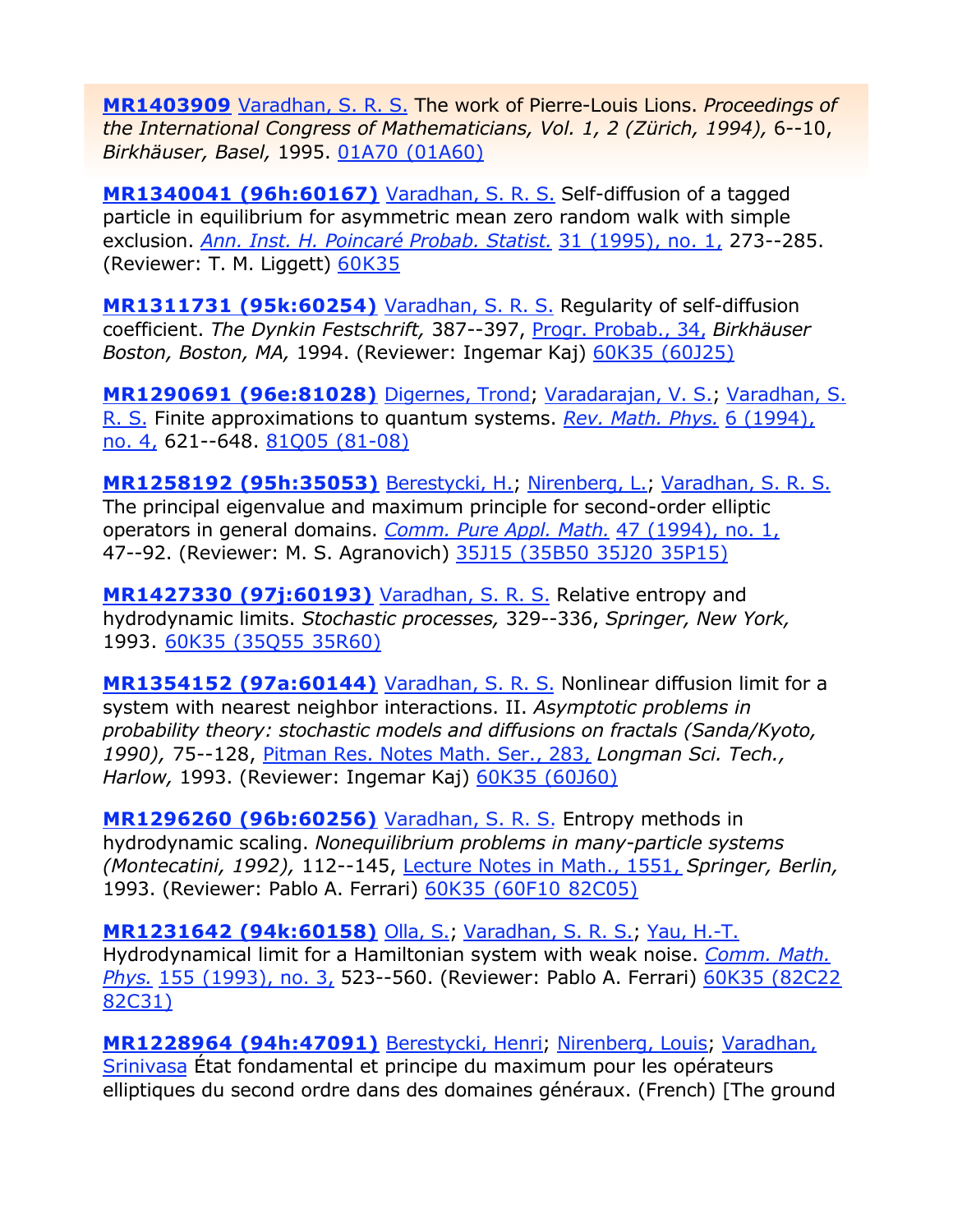state and maximum principle for second-order elliptic operators in general domains] *C. R. Acad. Sci. Paris Sér. I Math.* 317 (1993), no. 1, 51--56. (Reviewer: Iuliu Dan Coroian) 47F05 (35B50 35J15 35P15)

**MR1386400** Varadhan, S. R. S. Entropy methods in hydrodynamical scaling. *Mathematical physics, X (Leipzig, 1991),* 103--112, *Springer, Berlin,* 1992. 82C31 (60K35)

**MR1127039 (93d:60038)** Baxter, J. R.; Jain, N. C.; Varadhan, S. R. S. Some familiar examples for which the large deviation principle does not hold. *Comm. Pure Appl. Math.* 44 (1991), no. 8-9, 911--923. (Reviewer: Tsu Shu Chiang) 60F10 (60J05)

**MR1087388 (92h:60154)** Olla, Stefano; Varadhan, S. R. S. Scaling limit for interacting Ornstein-Uhlenbeck processes. *Comm. Math. Phys.* 135 (1991), no. 2, 355--378. 60K35 (60J60)

**MR1087387 (92e:60195)** Varadhan, S. R. S. Scaling limits for interacting diffusions. *Comm. Math. Phys.* 135 (1991), no. 2, 313--353. (Reviewer: D. W. Stroock) 60K35 (60J60 82C22)

**MR1090429 (92h:60151)** Fritz, J. On the diffusive nature of entropy flow in infinite systems: remarks to a paper: "Nonlinear diffusion limit for a system with nearest neighbor interactions" [Comm. Math. Phys. **118** (1988), no. 1, 31--59; MR0954674 (89m:60255)] by M. Z. Guo, G. C. Papanicolau and S. R. S. Varadhan. *Comm. Math. Phys.* 133 (1990), no. 2, 331--352. 60K35 (60J60)

**MR1039368 (92a:60211)** Varadhan, S. R. S. On the derivation of conservation laws for stochastic dynamics. *Analysis, et cetera,* 677--694, *Academic Press, Boston, MA,* 1990. (Reviewer: Philip J. Feinsilver) 60K35 (35L65 35R60 60F10 82C21)

**MR1039631 (91h:60101)** Gubner, John A.; Gopinath, B.; Varadhan, S. R. S. Bounding functions of Markov processes and the shortest queue problem. *Adv. in Appl. Probab.* 21 (1989), no. 4, 842--860. (Reviewer: Brian Conolly) 60K25 (90B22)

**MR0982350 (90i:60077)** Donsker, M. D.; Varadhan, S. R. S. Large deviations from a hydrodynamic scaling limit. *Comm. Pure Appl. Math.* 42 (1989), no. 3, 243--270. (Reviewer: Francis Comets) 60K35 (60F10 82A31)

**MR0978701 (91h:60115)** Kipnis, C.; Olla, S.; Varadhan, S. R. S. Hydrodynamics and large deviation for simple exclusion processes. *Comm. Pure Appl. Math.* 42 (1989), no. 2, 115--137. (Reviewer: Shuenn Jyi Sheu) 60K35 (60F10 82C40)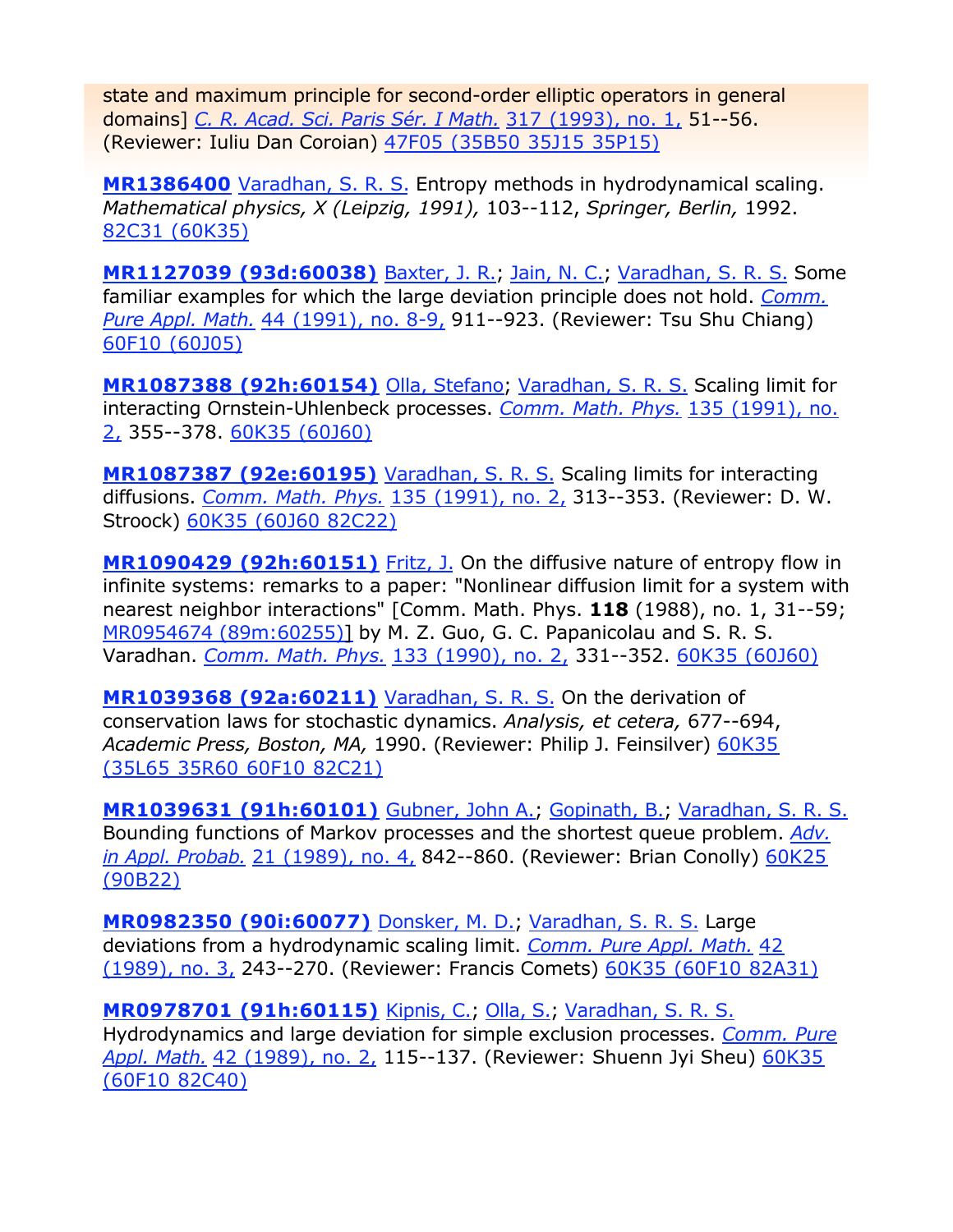**MR0983371 (89m:60068)** Varadhan, Srinivasa R. S. Large deviations and applications. *École d'Été de Probabilités de Saint-Flour XV--XVII, 1985--87,* 1--49, Lecture Notes in Math., 1362, *Springer, Berlin,* 1988. (Reviewer: Esa Nummelin) 60F10

**MR0976209 (89g:60001)** Colloque Paul Lévy sur les Processus Stochastiques. [Paul Lévy Colloquium on Stochastic Processes] Papers from the colloquium held in Palaiseau, June 22--26, 1987. Edited by M. Métivier, J. Neveu and S. R. S. Varadhan. Astérisque No. 157-158 (1988). *Société Mathématique de France, Paris,* 1988. pp. 1--371. 60-06

**MR0954674 (89m:60255)** Guo, M. Z.; Papanicolaou, G. C.; Varadhan, S. R. S. Nonlinear diffusion limit for a system with nearest neighbor interactions. *Comm. Math. Phys.* 118 (1988), no. 1, 31--59. (Reviewer: F. L. Spitzer) 60K35 (60J60)

**MR0893138 (88i:60047)** Donsker, M. D.; Varadhan, S. R. S. Large deviations for noninteracting infinite-particle systems. *J. Statist. Phys.* 46 (1987), no. 5-6, 1195--1232. (Reviewer: H. Kesten) 60F10 (60K35 82A05)

**MR0868862 (88d:60001)** It\=o, Kiyosi Selected papers. Edited and with an introduction by S. R. S. Varadhan and Daniel W. Stroock. *Springer-Verlag, New York,* 1987. xxii+647 pp. ISBN: 0-387-96326-X (Reviewer: F. B. Knight) 60-00 (01A75 60G05 60Hxx 60Jxx)

**MR0880536 (88h:60058)** Varadhan, S. R. S. Stochastic differential equations---large deviations. *Phénomènes critiques, systèmes aléatoires, théories de jauge, Part I, II (Les Houches, 1984),* 625--678, *North-Holland, Amsterdam,* 1986. (Reviewer: Tsu Shu Chiang) 60F10 (58G32 60H10)

**MR0865130 (88a:60022)** Kolchin, Valentin F. Random mappings. Translated from the Russian. With a foreword by S. R. S. Varadhan. Translation Series in Mathematics and Engineering. *Optimization Software, Inc., Publications Division, New York,* 1986. xiv + 207 pp. ISBN: 0-911575-16-2 60C05

**MR0834478 (87i:60038)** Kipnis, C.; Varadhan, S. R. S. Central limit theorem for additive functionals of reversible Markov processes and applications to simple exclusions. *Comm. Math. Phys.* 104 (1986), no. 1, 1--19. (Reviewer: H. Kesten) 60F17 (60J05 60K35)

**MR0833269 (87j:60115)** Sznitman, A.-S.; Varadhan, S. R. S. A multidimensional process involving local time. *Probab. Theory Relat. Fields* 71 (1986), no. 4, 553--579. (Reviewer: Shinichi Kotani) 60J60 (60J55)

**MR0861018 (88f:60053)** Varadhan, S. R. S. Large deviations and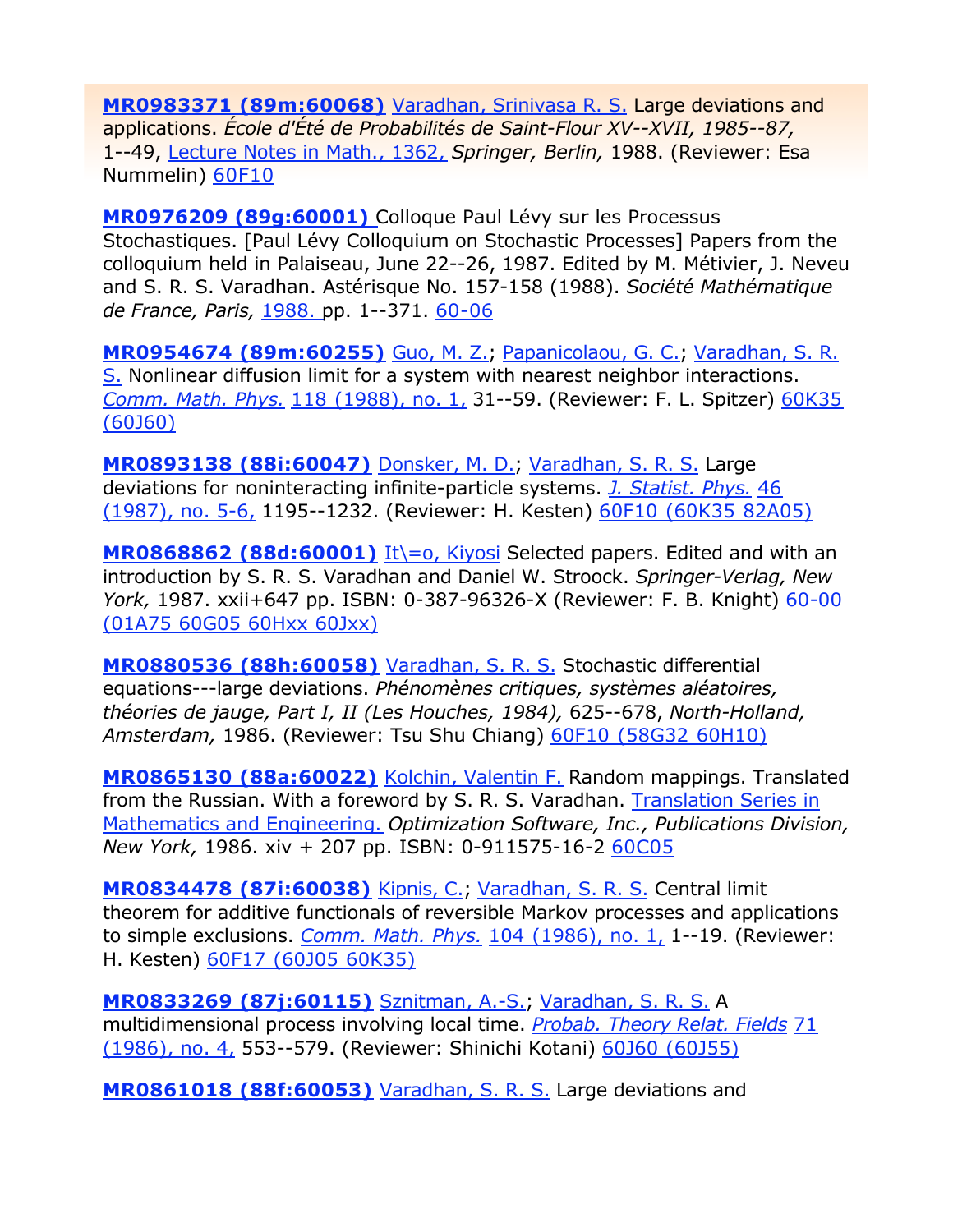applications. *Exposition. Math.* 3 (1985), no. 3, 251--272. (Reviewer: Naresh C. Jain) 60F10

**MR0816760 (87a:60082)** Kipnis, Claude; Varadhan, S. R. S. Central limit theorems for additive functionals of reversible Markov chains and applications. Colloquium in honor of Laurent Schwartz, Vol. 2 (Palaiseau, 1983). *Astérisque* No. 132 (1985), 65--70. 60J55 (60F05 60K35)

**MR0812349 (87a:60085)** Papanicolaou, G.; Varadhan, S. R. S. Ornstein-Uhlenbeck process in a random potential. *Comm. Pure Appl. Math.* 38 (1985), no. 6, 819--834. (Reviewer: Michèle Mastrangelo-Dehen) 60J60

**MR0798313** Donsker, M. D.; Varadhan, S. R. S. Large deviations for stationary Gaussian processes. *Stochastic differential systems (Marseille-Luminy, 1984),*  108--112, Lecture Notes in Control and Inform. Sci., 69, *Springer, Berlin,* 1985. 60G15

**MR0792398 (87c:60066)** Varadhan, S. R. S.; Williams, R. J. Brownian motion in a wedge with oblique reflection. *Comm. Pure Appl. Math.* 38 (1985), no. 4, 405--443. (Reviewer: Naresh C. Jain) 60J60

**MR0782966 (86k:60064)** Donsker, M. D.; Varadhan, S. R. S. Large deviations for stationary Gaussian processes. *Comm. Math. Phys.* 97 (1985), no. 1-2, 187--210. (Reviewer: Sujit K. Basu) 60G15 (60F10)

**MR0758258 (86h:60067b)** Varadhan, S. R. S. Large deviations and applications. CBMS-NSF Regional Conference Series in Applied Mathematics, 46. *Society for Industrial and Applied Mathematics (SIAM), Philadelphia, PA,* 1984. v+75 pp. ISBN: 0-89871-189-4 (Reviewer: François Bronner) 60F10 (60J25)

**MR0799951** Varadhan, S. R. S. Random walks among random scatterers. *Theory and application of random fields (Bangalore, 1982),* 282--283, Lecture Notes in Control and Inform. Sci., 49, *Springer, Berlin,* 1983. 60J15

**MR0690656 (84h:60128)** Donsker, M. D.; Varadhan, S. R. S. Asymptotic evaluation of certain Markov process expectations for large time. IV. *Comm. Pure Appl. Math.* **36** (1983), no. 2, 183--212. (Reviewer: D. W. Stroock) 60J25

**MR0709647 (85i:82007)** Donsker, M. D.; Varadhan, S. R. S. Asymptotics for the polaron. *Comm. Pure Appl. Math.* 36 (1983), no. 4, 505--528. (Reviewer: Ronald F. Fox) 82A05 (60F10 82A31)

**MR0794532 (86k:60044)** Varadhan, S. R. S. Large deviations. *Advances in filtering and optimal stochastic control (Cocoyoc, 1982),* 382--392, Lecture Notes in Control and Inform. Sci., 42, *Springer, Berlin,* 1982. (Reviewer: J.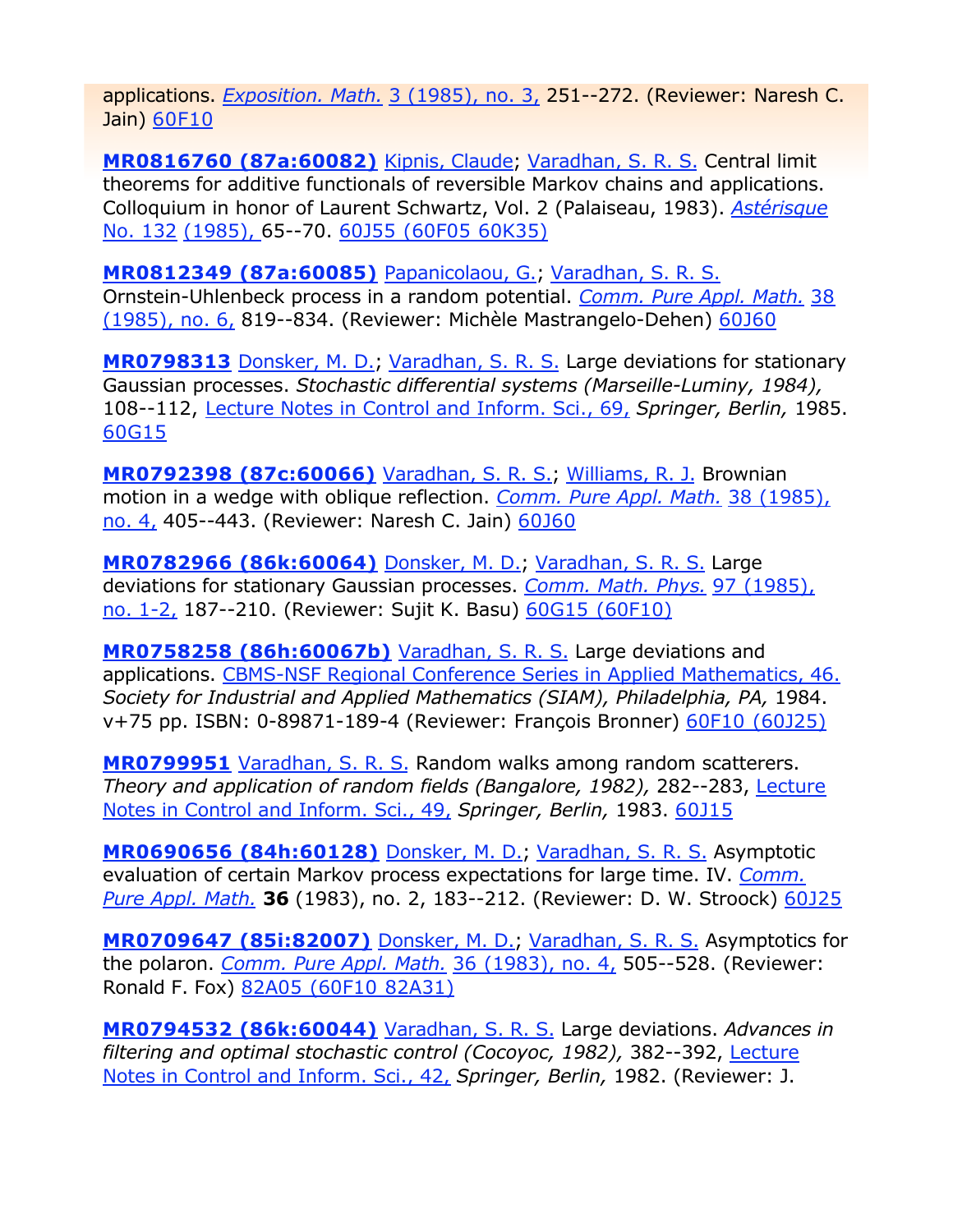Steinebach) 60F10 (60J25)

**MR0659505 (85e:60082)** Papanicolaou, George C.; Varadhan, S. R. S. Diffusions with random coefficients. *Statistics and probability: essays in honor of C. R. Rao,* pp. 547--552, *North-Holland, Amsterdam,* 1982. (Reviewer: A. D. Borisenko (Zbl 486:60076)) 60J60

**MR0712714 (84k:58233)** Varadhan, S. R. S. Boundary value problems with rapidly oscillating random coefficients. *Random fields, Vol. I, II (Esztergom, 1979),* 835--873, Colloq. Math. Soc. János Bolyai, 27, *North-Holland, Amsterdam-New York,* 1981. (Reviewer: Jacques Vauthier) 58G32 (35R60 60H10 82A05)

**MR0653644 (83k:60089)** Donsker, M. D.; Varadhan, S. R. S. Some problems of large deviations. *Stochastic differential systems (Visegrád, 1980),* pp. 41--46, Lecture Notes in Control and Information Sci., 36, *Springer, Berlin-New York,* 1981. (Reviewer: Gh. Opri\c san) 60J65 (60F10 81C20 82A05)

**MR0639028** Donsker, M. D.; Varadhan, S. R. S. The polaron problem and large deviations. New stochasitic methods in physics. *Phys. Rep.* 77 (1981), no. 3, 235--237. 82A15 (60J65)

**MR0609184 (84f:60110)** Papanicolaou, G. C.; Varadhan, S. R. S. Diffusion in regions with many small holes. *Stochastic differential systems (Proc. IFIP-WG 7/1 Working Conf., Vilnius, 1978),* pp. 190--206, Lecture Notes in Control and Information Sci., 25, *Springer, Berlin-New York,* 1980. (Reviewer: Constantin Tudor) 60J60

**MR0607678 (83j:60087)** Varadhan, S. R. S. Lectures on diffusion problems and partial differential equations. With notes by Pl. Muthuramalingam and Tara R. Nanda. Tata Institute of Fundamental Research Lectures on Mathematics and Physics, 64. *Tata Institute of Fundamental Research, Bombay,* 1980. iii+315 pp. ISBN: 3-540-08773-7 (Reviewer: A. D. Wentzell (Venttsel\cprime )) 60J60 (60H10)

**MR0599148 (82d:60145)** Chung, Kai Lai; Varadhan, S. R. S. Kac functional and Schrödinger equation. *Studia Math.* **68** (1980), no. 3, 249--260. (Reviewer: Mark Pinsky) 60J57 (60J65 81C20)

**MR0562683 (81c:60031)** Varadhan, S. R. S. Some problems of large deviations. *Proceedings of the International Congress of Mathematicians (Helsinki, 1978),* pp. 755--762, *Acad. Sci. Fennica, Helsinki,* 1980. (Reviewer: V. K. Rohatgi) 60F10 (60J05 60J55)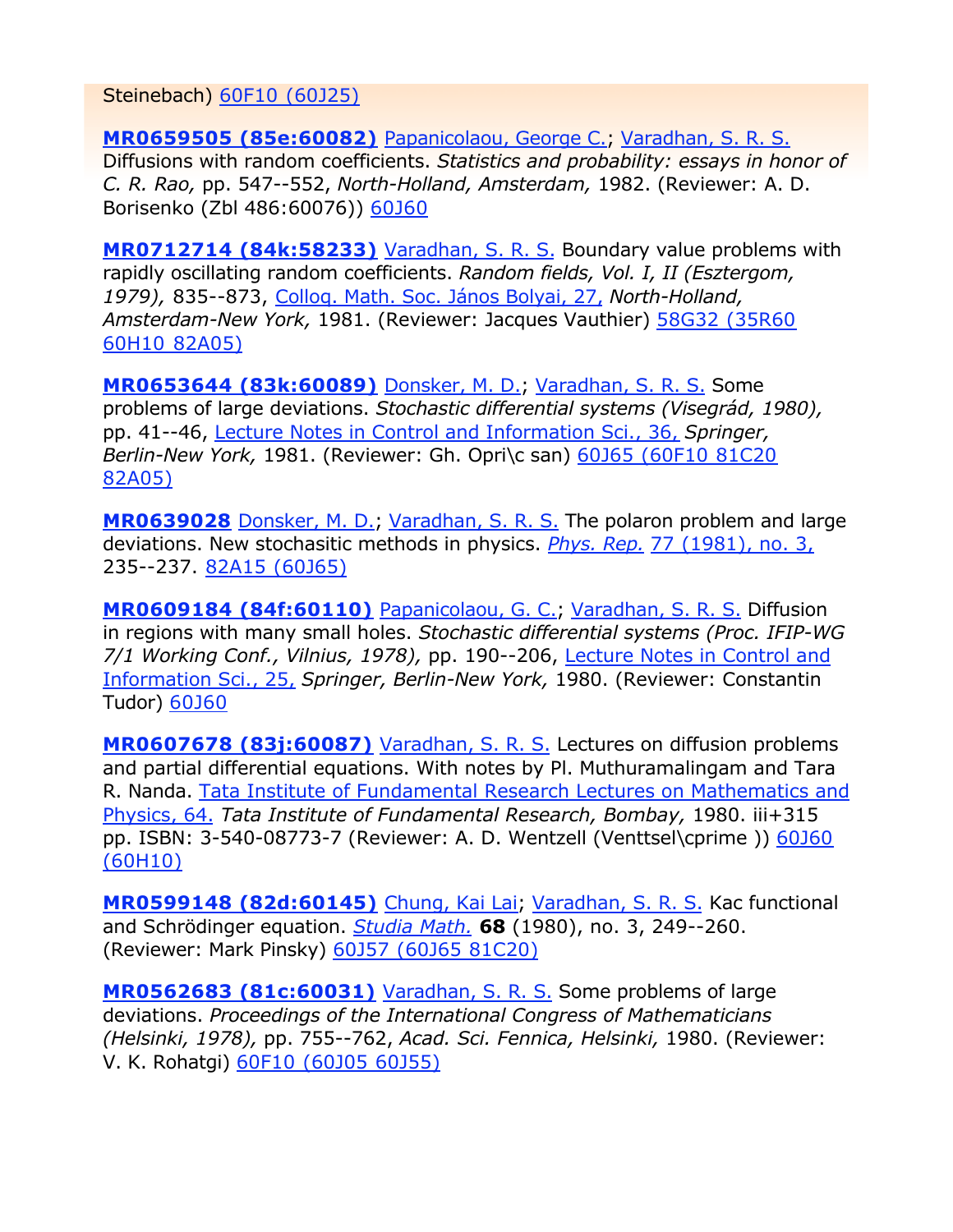**MR0562740 (81b:60080)** Donsker, M. D.; Varadhan, S. R. S. A law of the iterated logarithm for total occupation times of transient Brownian motion. *Comm. Pure Appl. Math.* **33** (1980), no. 3, 365--393. (Reviewer: S. J. Taylor) 60J65 (60F15)

**MR0539157 (81j:60080)** Donsker, M. D.; Varadhan, S. R. S. On the number of distinct sites visited by a random walk. *Comm. Pure Appl. Math.* **32** (1979), no. 6, 721--747. (Reviewer: W. E. Pruitt) 60J15 (60F10)

**MR0532498 (81f:60108)** Stroock, Daniel W.; Varadhan, S. R. Srinivasa Multidimensional diffusion processes. Grundlehren der Mathematischen Wissenschaften [Fundamental Principles of Mathematical Sciences], 233. *Springer-Verlag, Berlin-New York,* 1979. xii+338 pp. ISBN: 3-540-90353-4 (Reviewer: A. D. Wentzell (Ventcel\cprime )) 60J60

**MR0536002 (80i:35140)** Donsker, M. D.; Varadhan, S. R. S. On the principal eigenvalue of elliptic second order differential operators. *Proceedings of the International Symposium on Stochastic Differential Equations (Res. Inst. Math. Sci., Kyoto Univ., Kyoto, 1976),* pp. 41--47, *Wiley, New York-Chichester-Brisbane,* 1978. (Reviewer: Jan Bochenek) 35P15 (35J25 60J60)

**MR0517233 (80e:60085)** Donsker, M. D.; Varadhan, S. R. S. On the number of distinct sites visited by a random walk. *Stochastic analysis (Proc. Internat. Conf., Northwestern Univ., Evanston, Ill., 1978),* pp. 57--62, *Academic Press, New York-London,* 1978. (Reviewer: H. Kesten) 60J15 (60F10)

**MR0520021** Saint-Raymond, Jean Quelques remarques sur un article de M. D. Donsker et S. R. S. Varadhan: "Asymptotic evaluation of certain Markov process expectations for large time, III" (Comm. Pure Appl. Math. **29** (1976), no. 4, 389--461). (French) *Séminaire de Probabilités, XII (Univ. Strasbourg, Strasbourg, 1976/1977),* pp. 468--481, Lecture Notes in Math., 649, *Springer, Berlin,* 1978. 60Jxx

© Copyright 2008, American Mathematical Society Privacy Statement



American Mathematical Society 201 Charles Street Providence, RI 02904-2294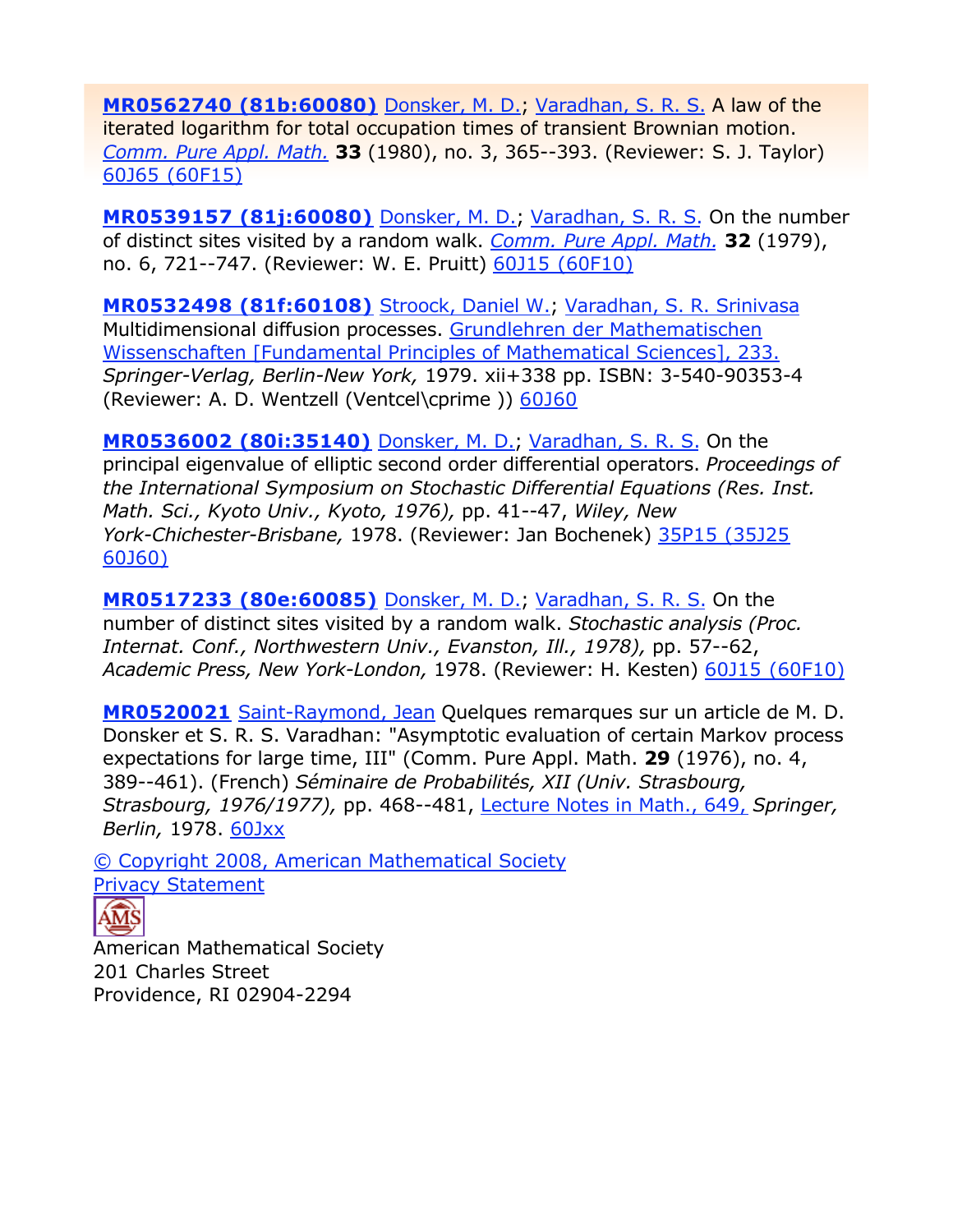## AMERICAN MATHEMATICAL SOCIETY MathSciNet Mathematical Reviews on the Web

**Matches:** 140

Publications results for "Items authored by Varadhan, Srinivasa R. S."

**MR0517541 (58 #24487)** Donsker, M. D.; Varadhan, S. R. S. Some problems of large deviations. *Symposia Mathematica, Vol. XXI (Convegno sulle Misure su Gruppi e su Spazi Vettoriali, Convegno sui Gruppi e Anelli Ordinati, INDAM, Rome, 1975),* pp. 313--318. *Academic Press, London,* 1977. 60F10

**MR0461684 (57 #1669)** Papanicolaou, G. C.; Stroock, D.; Varadhan, S. R. S. Martingale approach to some limit theorems. *Papers from the Duke Turbulence Conference (Duke Univ., Durham, N.C., 1976), Paper No. 6,* ii+120 pp. Duke Univ. Math. Ser., Vol. III, *Duke Univ., Durham, N.C.,* 1977. (Reviewer: Mark Pinsky) 60J60 (60H10 60F05 60G45)

**MR0461682 (57 #1667)** Donsker, M. D.; Varadhan, S. R. S. On laws of the iterated logarithm for local times. *Comm. Pure Appl. Math.* **30** (1977), no. 6, 707--753. (Reviewer: H. Kesten) 60J55 (60F15)

**MR0428471 (55 #1492)** Donsker, M. D.; Varadhan, S. R. S. Asymptotic evaluation of certain Markov process expectations for large time. III. *Comm. Pure Appl. Math.* **29** (1976), no. 4, 389--461. (Reviewer: D. W. Stroock) 60J25 (60G15)

**MR0425380 (54 #13336)** Donsker, M. D.; Varadhan, S. R. S. On the principal eigenvalue of second-order elliptic differential operators. *Comm. Pure Appl. Math.* **29** (1976), no. 6, 595--621. (Reviewer: H. F. Weinberger) 35P15

**MR0488298 (58 #7851)** Donsker, M. D.; Varadhan, S. R. S. On some problems of large deviations for Markov processes. With discussion. Proceedings of the 40th Session of the International Statistical Institute (Warsaw, 1975), Vol. 1. Invited papers. *Bull. Inst. Internat. Statist.* **46** (1975), no. 1, 409--416, 417--418 (1976). (Reviewer: A. D. Wentzell (Ventcel)) 60J05 (60F10)

**MR0486431 (58 #6177)** Ergodic theory. A seminar held at the Courant Institute of Mathematical Sciences, New York University, New York, 1973--1974. Edited by J. Moser, E. Phillips and S. Varadhan and with a preface by J. Moser. With contributions by S. Varadhan, E. Phillips, S. Alpern, N. Bitzenhofer and R. Adler. *Courant Institute of Mathematical Sciences, New York University, New York,* 1975. v+131 pp. (Reviewer: W. Parry) 28A65 (58F15)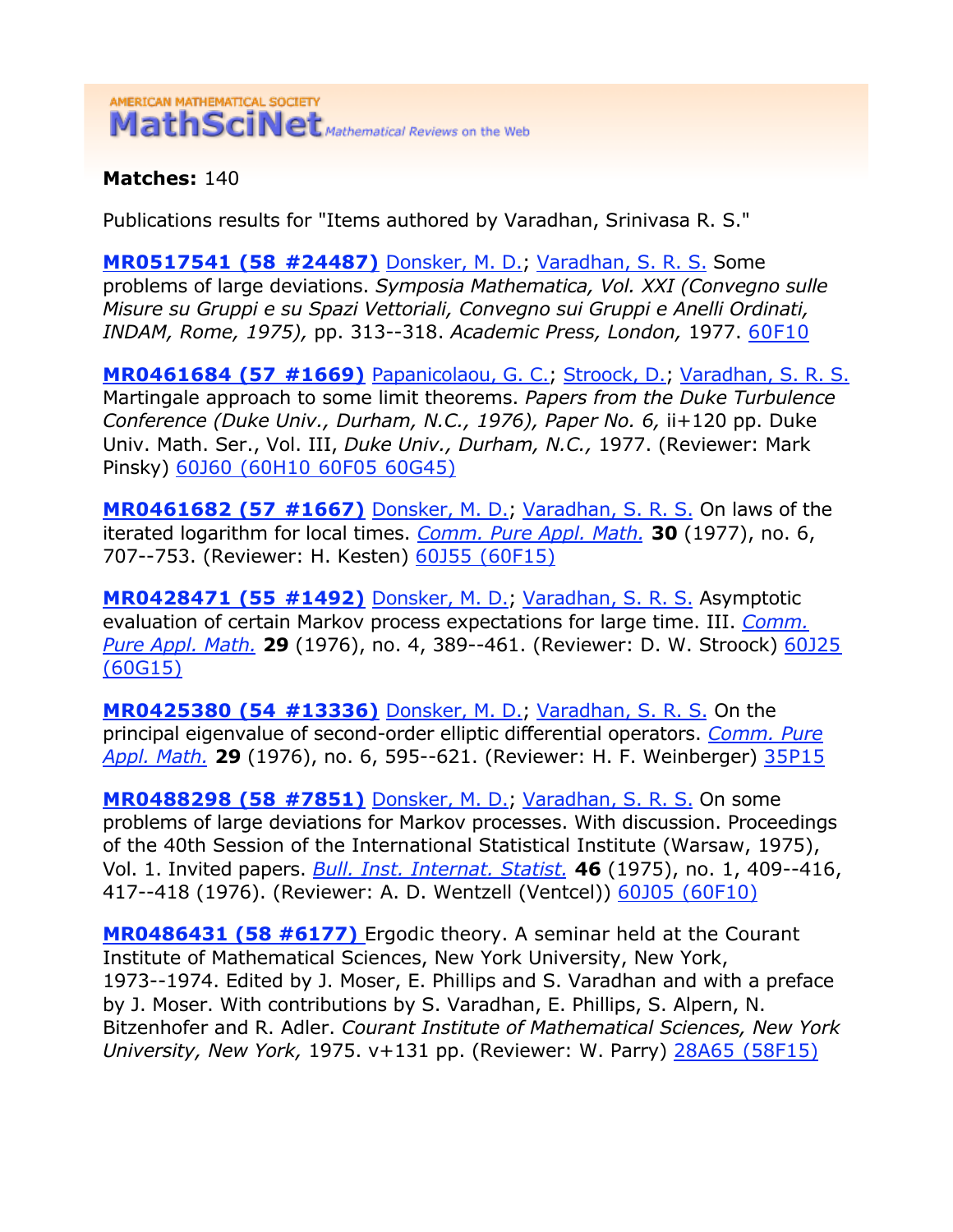**MR0486395 (58 #6141)** Donsker, M. D.; Varadhan, S. R. S. Asymptotic evaluation of certain Wiener integrals for large time. *Functional integration and its applications (Proc. Internat. Conf., London, 1974),* pp. 15--33. *Clarendon Press, Oxford,* 1975. (Reviewer: Tack-Wang Lee) 28A40 (60J65)

**MR0410942 (53 #14683)** Donsker, M. D.; Varadhan, S. R. S. Large deviations for Markov processes and the asymptotic evaluation of certain Markov process expectations for large times. *Probabilistic methods in differential equations (Proc. Conf., Univ. Victoria, Victoria, B. C., 1974),* pp. 82--88. Lecture Notes in Math., Vol. 451, *Springer, Berlin,* 1975. 60J25 (60J65)

**MR0397902 (53 #1757b)** Donsker, M. D.; Varadhan, S. R. S. Erratum: "Asymptotics for the Wiener sausage" (Comm. Pure Appl. Math. **28** (1975), no. 4, 525--565). *Comm. Pure Appl. Math.* **28** (1975), no. 5, 677. (Reviewer: Priscilla Greenwood) 60J65

**MR0397901 (53 #1757a)** Donsker, M. D.; Varadhan, S. R. S. Asymptotics for the Wiener sausage. *Comm. Pure Appl. Math.* **28** (1975), no. 4, 525--565. (Reviewer: Priscilla Greenwood) 60J65

**MR0386024 (52 #6883)** Donsker, M. D.; Varadhan, S. R. S. Asymptotic evaluation of certain Markov process expectations for large time. I. II. *Comm. Pure Appl. Math.* **28** (1975), 1--47; ibid. 28 (1975), 279--301. (Reviewer: D. W. Stroock) 60J25 (60J65)

**MR0361998 (50 #14440)** Donsker, Monroe D.; Varadhan, S. R. S. On a variational formula for the principal eigenvalue for operators with maximum principle. *Proc. Nat. Acad. Sci. U.S.A.* **72** (1975), 780--783. (Reviewer: L. Janos) 49G05 (47D05 60J35)

**MR0365696 (51 #1948)** Stroock, D.; Varadhan, S. R. S. A probabilistic approach to \$H\sp{p}(R\sp{d})\$. *Trans. Amer. Math. Soc.* **192** (1974), 245--260. (Reviewer: P. W. Millar) 60G45 (42A36)

**MR0362573 (50 #15013)** Varadhan, S. Mathematical statistics. Lectures given during the academic year 1973--1974. Notes by Michael Levandowsky and Norman Rubin. *Courant Institute of Mathematical Sciences, New York University, New York,* 1974. x+287 pp. (Reviewer: S. John) 62-01

**MR0517406 (58 #24457)** Stroock, Daniel W.; Varadhan, S. R. S. Limit theorems for random walks on Lie groups. *Sankhy\=a Ser. A* **35** (1973), no. 3, 277--294. 60B15 (60J15)

**MR0413234 (54 #1351)** Varadhan, S. R. S. Strassen's version of the law of the iterated logarithm. *Topics in probability theory (Sem., Courant Inst. Math.*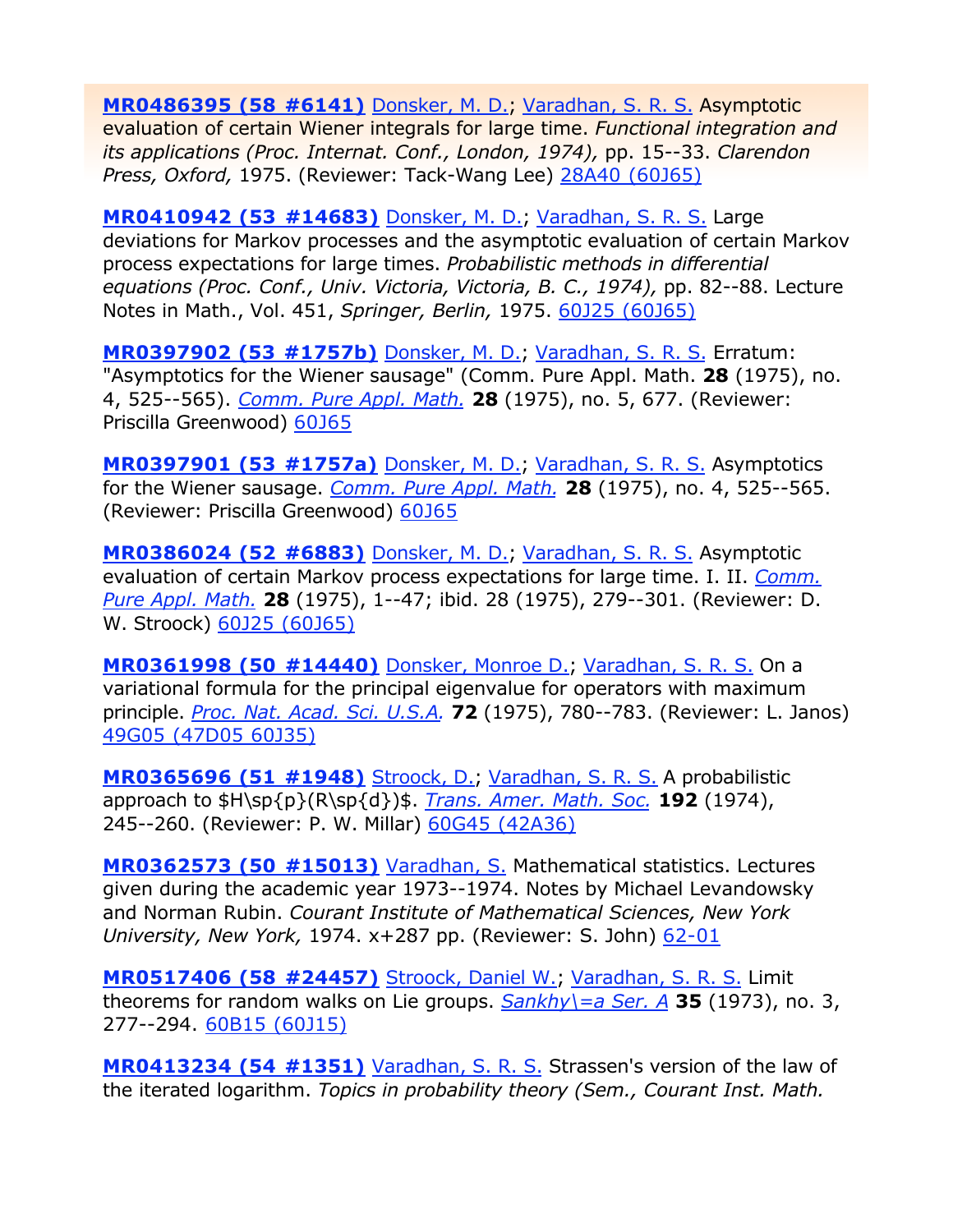*Sci., New York, 1971--1972),* pp. 15--31. *Courant Inst. Math. Sci., New York,* 1973. (Reviewer: V. K. Rohatgi) 60F15 (60J65)

**MR0410912 (53 #14653)** Stroock, D. W.; Varadhan, S. R. S. Martingales. I, II, III. *Topics in probability theory (Sem., Courant Inst. Math. Sci., New York, 1971--1972),* pp. 113--161. *Courant Inst. Math. Sci., New York,* 1973. (Reviewer: Roger L. Jones) 60G45 (30A78)

**MR0383530 (52 #4411)** Papanicolaou, G. C.; Varadhan, S. R. S. A limit theorem with strong mixing in Banach space and two applications to stochastic differential equations. *Comm. Pure Appl. Math.* **26** (1973), 497--524. (Reviewer: Mark Pinsky) 60H10 (60B99 60J60)

**MR0380109 (52 #1010)** Stroock, Daniel W.; Varadhan, S. R. S. Probability theory and the strong maximum principle. *Partial differential equations (Proc. Sympos. Pure Math., Vol. XXIII, Univ. California, Berkeley, Calif., 1971),* pp. 215--220. *Amer. Math. Soc., Providence, R.I.,* 1973. (Reviewer: A. Friedman) 35K10 (60J60)

**MR0353393 (50 #5877)** Topics in probability theory. Seminar held at the Courant Institute of Mathematical Sciences, New York University, New York, 1971--1972. Edited by Daniel W. Stroock and S. R. S. Varadhan. *Courant Institute of Mathematical Sciences, New York University, New York,* 1973. ii+179 pp. 60-06

**MR0400425 (53 #4259)** Stroock, Daniel W.; Varadhan, S. R. S. On the support of diffusion processes with applications to the strong maximum principle. *Proceedings of the Sixth Berkeley Symposium on Mathematical Statistics and Probability (Univ. California, Berkeley, Calif., 1970/1971), Vol. III: Probability theory,* pp. 333--359. *Univ. California Press, Berkeley, Calif.,* 1972. (Reviewer: A. D. Wentzell (Fentcel)) 60J60

**MR0397899 (53 #1755)** Stroock, Daniel W.; Varadhan, S. R. S. Diffusion processes. *Proceedings of the Sixth Berkeley Symposium on Mathematical Statistics and Probability (Univ. California, Berkeley, Calif., 1970/1971), Vol. III: Probability theory,* pp. 361--368. *Univ. California Press, Berkeley, Calif.,* 1972. (Reviewer: H. P. McKean, Jr.) 60J60

**MR0387812 (52 #8651)** Stroock, D.; Varadhan, S. R. S. On degenerate elliptic-parabolic operators of second order and their associated diffusions. *Comm. Pure Appl. Math.* **25** (1972), 651--713. (Reviewer: M. Biroli) 35J70 (35K10 60J45)

**MR0360081 (50 #12531)** {\cyr Matematika: Periodicheski\u\i sbornik perevodov inostrannykh state\u\i. Tom} 16 (1972), {\cyr vyp.} 1. (Russian)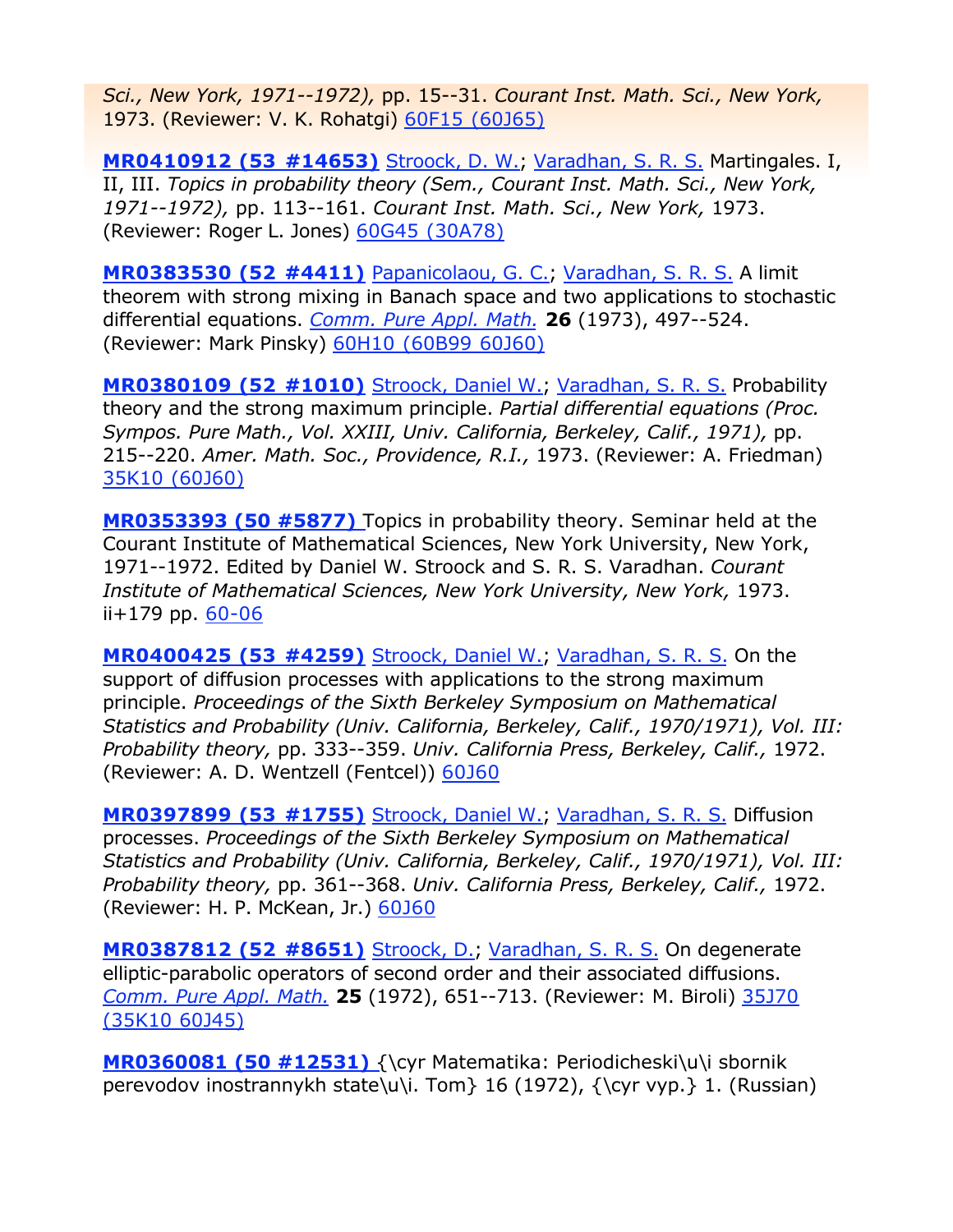[Mathematics: Periodical collection of translations of foreign articles. Vol. 16 (1972), no. 1] *Izdat. ``Mir'', Moscow,* 1972. 183 pp. 00A10

**MR0359025 (50 #11480)** Stroock, Daniel W.; Varadhan, S. R. S. Diffusion processes and martingales. II. *Martingales (Report Meeting, Oberwolfach, 1970),*  pp. 67--75. Lecture Notes in Math., Vol. 190, *Springer, Berlin,* 1971. 60J60 (60G45)

**MR0359024 (50 #11479)** Stroock, Daniel W.; Varadhan, S. R. S. Diffusion processes and martingales. I. *Martingales (Report Meeting, Oberwolfach, 1970),*  pp. 60--66. Lecture Notes in Math., Vol. 190, *Springer, Berlin,* 1971. 60J60 (60G45)

**MR0339966 (49 #4723)** {\cyr Matematika: Periodicheski\u\i sbornik perevodov inostrannykh state\u\i. Tom  $\ 15 (1971)$ ,  $\\cyr vyp.$  6. (Russian) [Mathematics: Periodical collection of translations of foreign articles. Vol. 15 (1971), no. 6] *Izdat. ``Mir'', Moscow,* 1971. 166 pp. 00A10

**MR0277037 (43 #2774)** Stroock, Daniel W.; Varadhan, S. R. S. Diffusion processes with boundary conditions. *Comm. Pure Appl. Math.* **24** 1971 147--225. (Reviewer: J. A. Beekman) 60.62

**MR0254923 (40 #8130)** Stroock, Daniel W.; Varadhan, S. R. S. Diffusion processes with continuous coefficients. II. *Comm. Pure Appl. Math.* **22** 1969 479--530. (Reviewer: H. P. McKean, Jr.) 60.62

**MR0253426 (40 #6641)** Stroock, Daniel W.; Varadhan, S. R. S. Diffusion processes with continuous coefficients. I. *Comm. Pure Appl. Math.* **22** 1969 345--400. (Reviewer: H. P. McKean, Jr.) 60.62 (35.00)

**MR0260028 (41 #4657)** Varadhan, S. R. S. Stochastic processes. Notes based on a course given at New York University during the year 1967/68 *Courant Institute of Mathematical Sciences, New York University, New York* 1968 v+190 pp. (Reviewer: J. R. Kinney) 60.62

**MR0217881 (36 #970)** Varadhan, S. R. S. Diffusion processes in a small time interval. *Comm. Pure Appl. Math.* **20** 1967 659--685. (Reviewer: H. P. McKean, Jr.) 60.62 (35.00)

**MR0208191 (34 #8001)** Varadhan, S. R. S. On the behavior of the fundamental solution of the heat equation with variable coefficients. *Comm. Pure Appl. Math.* **20** 1967 431--455. (Reviewer: J. Cohen) 35.78

**MR0203230 (34 #3083)** Varadhan, S. R. S. Asymptotic probabilities and differential equations. *Comm. Pure Appl. Math.* **19** 1966 261--286. (Reviewer: